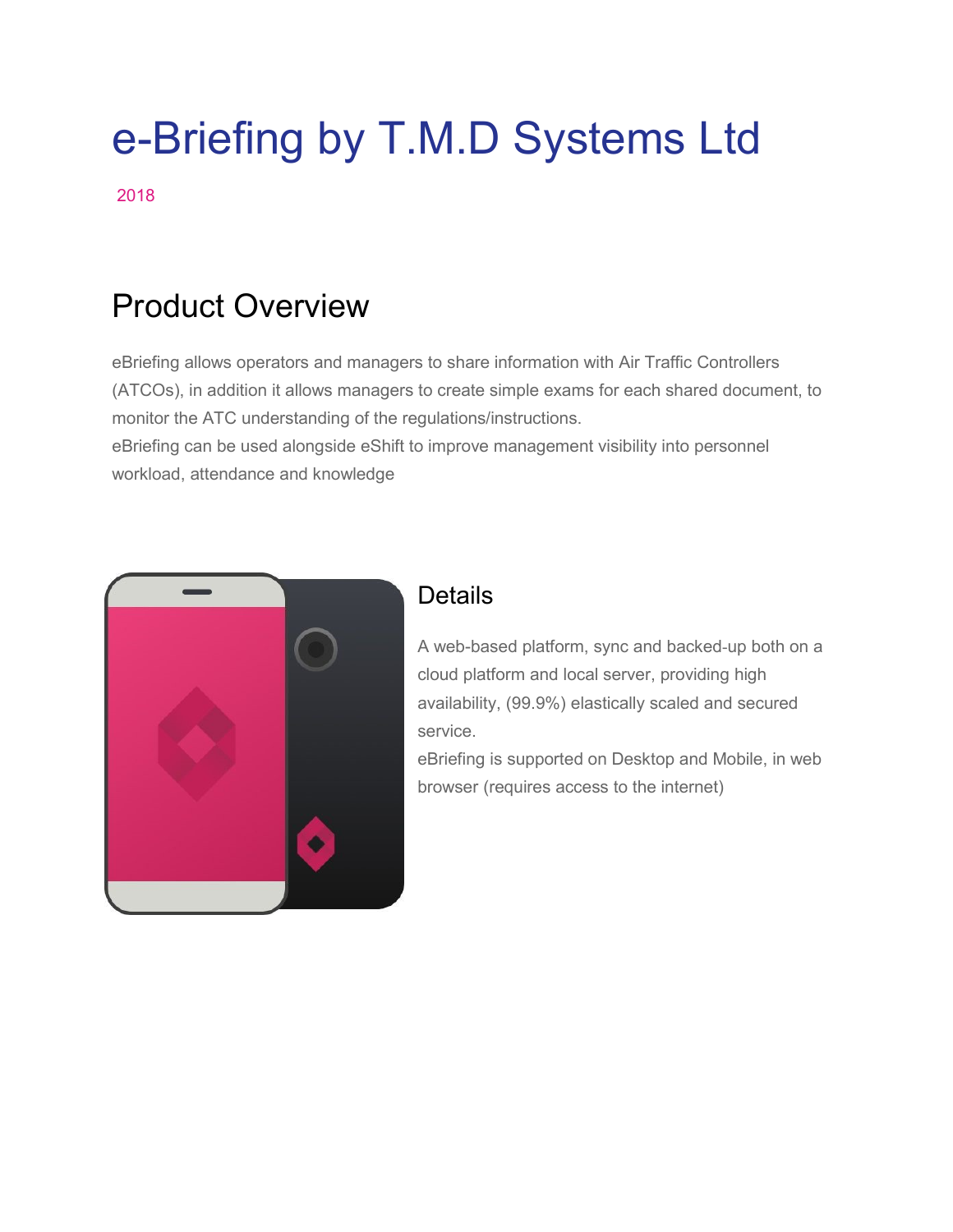#### **Knowledge Sharing**

eBriefing support all knowledge types - service instructions, regulations guidance and ad hoc information, over desktop and mobile. It provides the ideal way to streamline and monitor the process.

#### **Exams**

In some cases, it is critical to monitor how well ATCOs understood the material, eBriefing provides a simple way to create multiple choice questionnaires that can be filled by each ATCO.

## **Capabilities**

#### **Formats**

eBriefing supports all standard file formats and will deliver the file in the format that was uploaded, it does not convert between formats.

Not all formats are well supported by different devices and operating systems

(iOS/Android/Windows/MacOS/ChromOS/Unix/Linux), therefore it is up to the user to make sure the right formats are being used.

#### **Document Types**

**Class A1** - Must Read & Sign by all (actual signature will be required on the touch screen)

**Class A2** – "Nice to Know" – read only

**Class A3** – Educational information, must read + exam

#### **User Management**

With eBriefing you can control user roles and profiles and define different capabilities to each user.

#### **User Types/Authorization**

**Category A** –Read + Read & Sign (Majority of the users) **Category M** – Manager - full access **Category Admin** – upload files, open users, etc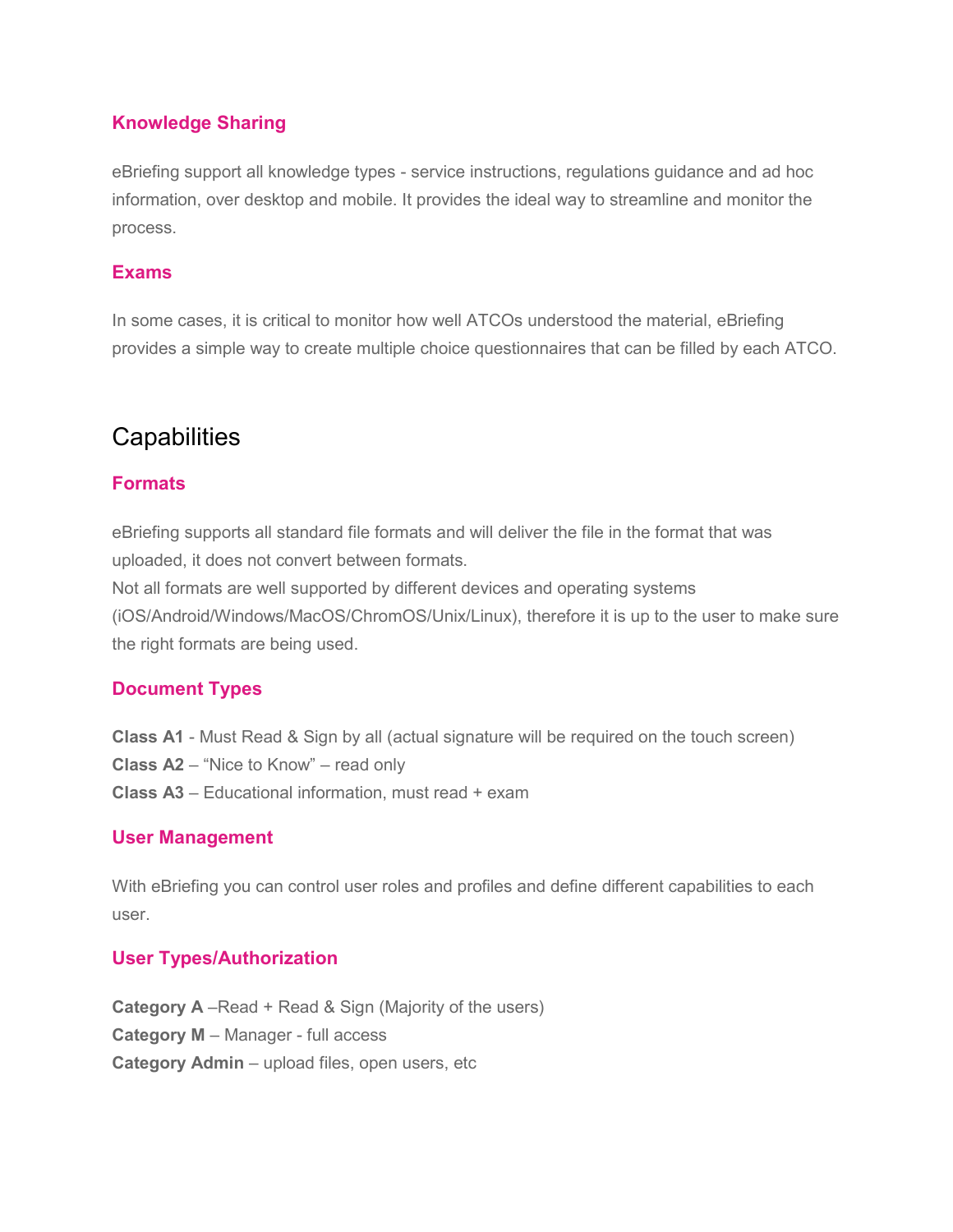#### **End User Experience**

After logging to the system, the ATCO will be able to review a list with information about documents which are pending his/her review.

The ATCO can click the document which will open it for reading. Any document the ATCO opened is marked as such and removed from the pending documents list.

The ATCO can also view older documents (Archived) which he/she already read.

#### **Alerts**

eBriefing allows to automate processes like updates and alerts. The system will include the following alerts:

- ATCO did not read a document within the specified time
- ATCO did not log into the system within the specified period
- ATCO did not complete an exam as required

#### **eBriefing Exams**

Exam is an important tool for managers to make sure that ATCO read and understood the material. The system allows to create a simple multiple-choice exam for each document and logs the ATCO answers for this exam.

#### **eBriefing Reporting**

eBriefing includes a Reporting engine, allow admins to create any report needed for the successful operations of the department, including but not limited to:

- User Document review History
- Exam statistics per User
- User Login history